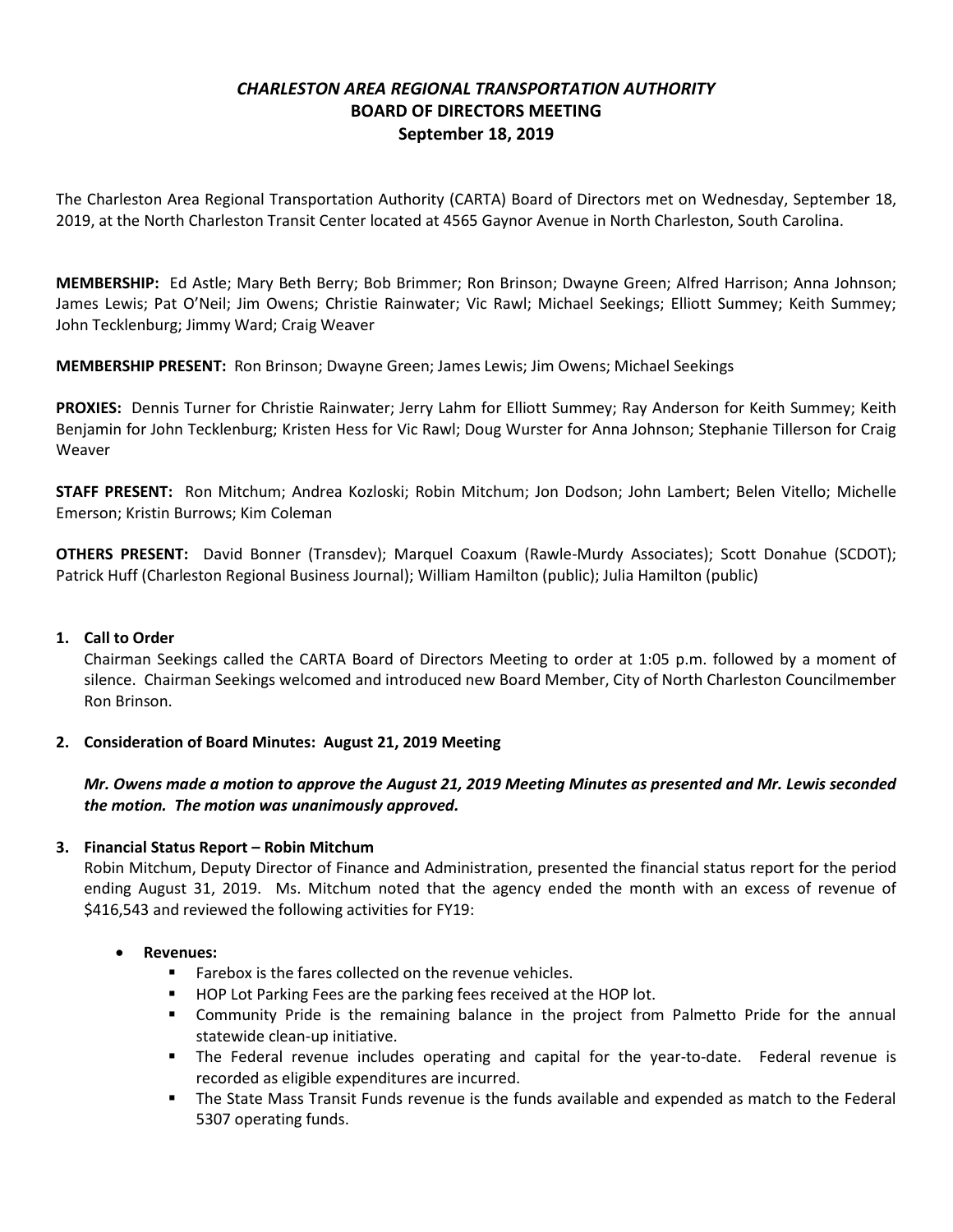- HOP lot revenue includes the Charleston Area Convention and Visitors Bureau and the City of Charleston contributions towards the operation of the HOP route. This is their contributions from October 2018 through December 2018.
- Capital Revenue is local private capital contributions towards bench or shelter preparation and construction sites. The current amount is a contribution towards shelter construction at the Roper Hospital location and capital contributions from the Highland Exchange Apartments.
- Interest is interest received from the SC Department of Revenue. CARTA has to submit for reimbursement of the SC Fuel Excise Tax each month. SCDOR periodically pays interest earned on the funds they have held in the reimbursement process.
- **Insurance proceeds are a result of accidents.**
- **Sale of Assets includes the sale of 5 Trolleys, 4 Cutaways and 16 Flexible Metros.**
- Miscellaneous revenue is a fee received from a motion picture company for use of a bus for a commercial.

#### **Expenditures:**

- Supplies includes office supplies and facility maintenance supplies.
- **Printing includes costs of printing route maps, brochures and passes.**
- Marketing includes costs associated with promoting the transit system. This includes the promotional supplies from the Community Pride Project which was part of the Great American Clean-Up project in our region.
- **Automotive costs include both parking expenses and mileage reimbursements to employees.**
- Dues/Memberships is CARTA's annual membership with the Charleston Metro Chamber of Commerce.
- Office Equipment Rental includes the quarterly postage meter rental fee and the cost of the portable toilet rental for the HOP lot.
- Office Equipment Maintenance (OEM) includes the Swiftly Transit Time & Insights Software, the NetCloud Essentials for mobile routers and Zscaler internet security renewal, in addition to other IT support.
- Rent includes the Ashley Phosphate Park & Ride lot, Leeds Avenue lot lease from SCE&G, SC Works Trident lease space and document storage.
- Communications is the cost of phone, internet and radio services at both the facilities and on the buses.
- Accounting (Auditing) is the cost for CARTA's annual financial audit and NTD Audit reporting.
- Other Professional Services include payroll processing system fees, inspection costs and moving costs associated with the closure of the Morrison Hop Lot guard.
- Shared Contract Services (IGA & Management) is the extensive services BCDCOG provides to CARTA.
- Shelter/Bench Contract Services is engineering services provided through the IGA with BCDCOG for the Shelter/Bench Projects.
- Melnick Property Contract Services is engineering services provided through the IGA with BCDCOG for the Melnick Property.
- Money Transport is the cost of the armored guard service, GARDA, to pick-up and transport cash deposits to the bank.
- **•** Vehicle Maintenance is the cost to maintain the fleet.
- Facility Repair & Maintenance is the cost of outside vendors to maintain facilities.
- Operating Fees & Licenses include credit card transaction fees and vehicle title and registration fees.
- **Insurance includes the cost of liability insurance provided by the Insurance Reserve Fund.** The amount will increase and decrease throughout the year as we add and remove items on the policy, but the amount shown is the bulk of the expenditure for the year.
- **IF Interest is the interest accrued on the Melnick Park and Ride Loan.**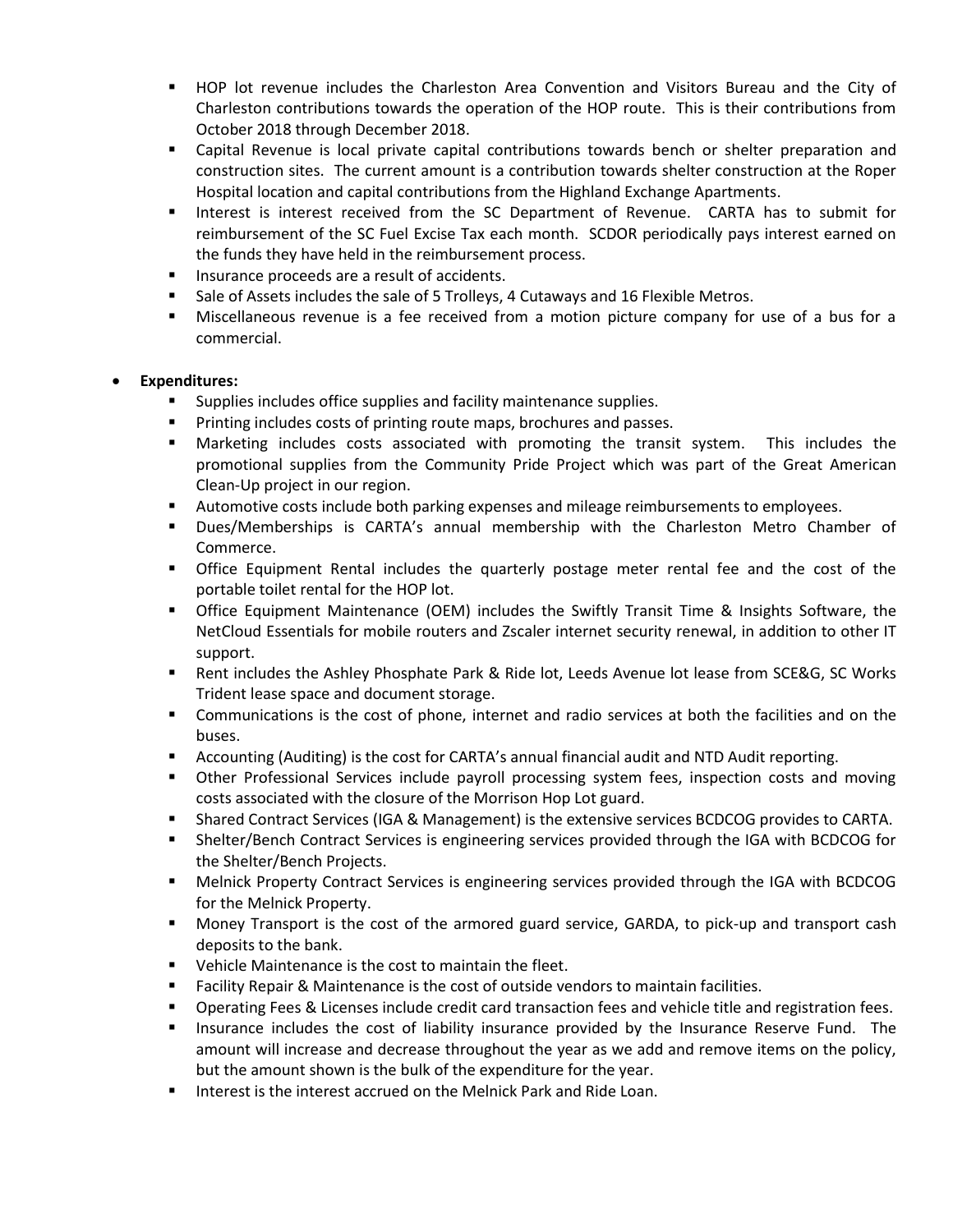- **Capital Expenditures (Balance Sheet):**
	- **Rolling Stock is the purchase of the 2018 Ford Starcraft Allstar Cutaway, two 2019 Ford Starcraft** Allstar cutaways, the 2018 Eldorado Amerivan, 19 Gillig Buses, four 2019 Champion LF Transport E450s and one 2013 Alexander Dennis Enviro 200.
	- The Melnick PNR is the cost to construct the park & ride lot. CARTA obtained a loan to purchase the land and contribute towards up-fitting.
	- Bus Shelter Construction/Bench Install is the cost to purchase and install shelters and benches.
	- **Security Cameras and Equipment are to purchase security equipment at our facilities and on rolling** stock.
	- Capital includes funds for capital assets related to the operation of the transit system. Some of the projects completed this fiscal year include marketing videos, a gravel lot, garage door replacements, bus wash unfitting, radio shop lighting and associated hardware for rolling stock.

Ms. Mitchum also reviewed the HOP expenditures. As of August 31, 2019, total expenditures for the HOP program were \$869,729. Ms. Mitchum addressed questions and comments. The Board received the Financial Status Report as information.

## **4. FY20 Budget – Request for Approval – Robin Mitchum**

Ms. Mitchum presented the FY20 Budget. She noted that this is the budget that the Board approved at the June 2019 Board of Directors meeting. All the member government agencies have approved the proposed budget; therefore, final approval is required by the Board. Ms. Mitchum addressed questions and comments and noted that the budget will continue to be monitored to ensure revenues and expenditures remain aligned and recommended revisions will be made as needed.

## *Mr. Lahm made a motion to approve the FY20 Budget as presented and Mr. Green seconded the motion. The motion was unanimously approved.*

## **5. Armored Transport Services RFP – Request for Approval**

Ron Mitchum, Executive Director, noted that Invitations for Bids were received on September 10, 2019 from two contractors to provide Armored Transport Services for farebox collections. Bids were received from GARDA USA, Inc. and Brink's, Inc. Upon review of the bids, it is recommended that CARTA award a contract to Brink's, Inc. based upon lowest cost. Mr. Mitchum then addressed questions and comments.

## *Mr. Lewis made a motion to approve the Armored Transport Services RFP as presented and Chief Turner seconded the motion. The motion was unanimously approved.*

## **6. Bus Wrap Advertising RFP – Request for Approval**

Mr. Mitchum noted that one Invitation for Bid was received on September 10, 2019 from a vendor to provide Bus Wraps and Shelter Advertising-Installation/Removal Services for CARTA and TriCounty Link. The bid was received from Red Falcon Ink, LLC. Upon review of the bid, it is recommended that CARTA award a contract to Red Falcon Ink, LLC based upon understanding of the scope and being the most responsive and responsible bidder. Mr. Mitchum addressed questions and comments.

## *Mr. Lewis made a motion to approve the Bus Wrap Advertising RFP as presented and Mr. Lahm seconded the motion. The motion was unanimously approved.*

## **7. Business Continuity Plan Update – Request for Approval – Andrea Kozloski**

Andrea Kozloski, Deputy Director of Operations and Support, presented the Business Continuity Plan Update. She explained that the Plan is reviewed annually and any changes are presented for the Board's approval. Ms. Kozloski stated that during this year's review, two changes are being presented: (1) Dissemination of Internal and Public Communications – Ms. Kozloski recommended that they method in which information is disseminated to the public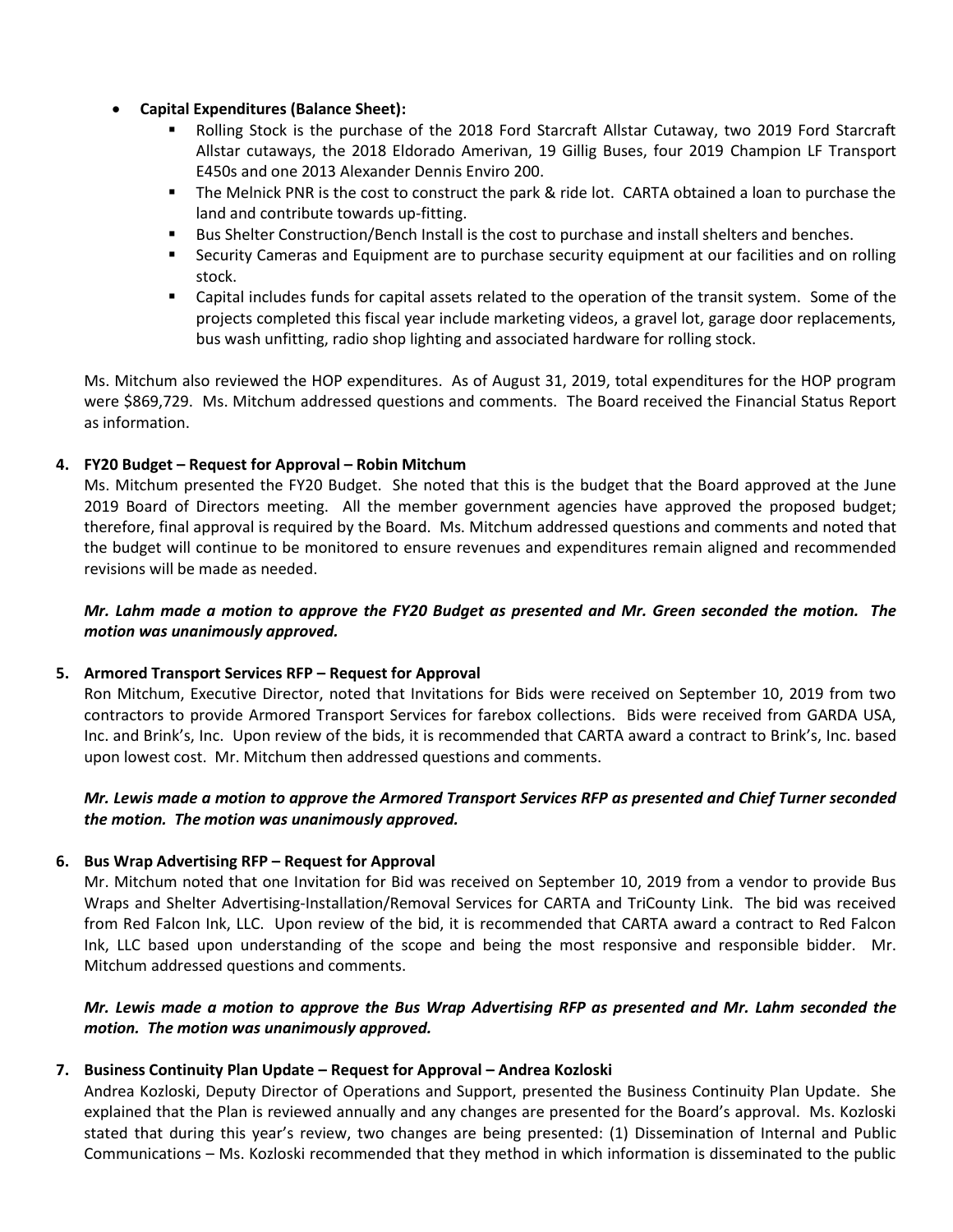be updated to include contacting Customer Services and/or check the news media or social media. The Marketing Department will distribute the information to all channels; (2) Deletion of Back-Up Tapes as backup is completed in the Cloud. Ms. Kozloski then addressed questions and comments.

## *Mr. Lahm made a motion to approve the Business Continuity Plan update as presented and Mr. Owens seconded the motion. The motion was unanimously approved.*

#### **8. IT Security Incident Response Policy and Procedures – Request for Approval – Andrea Kozloski**

Ms. Kozloski presented the IT Security Incident Response Policy and Procedures. She explained that it is a new policy that is recommended to be included in the IT Policies and Procedures. She noted that during the Fiscal and Management Oversight Review, a recommendation was made to incorporate such a policy. The policy outlines roles and responsibilities for the investigation and response of computer security incidents and data breaches. Ms. Kozloski then addressed questions and comments.

#### *Mr. Owens made a motion to approve the IT Security Incident Response Policy and Procedures as presented and Mr. Lewis seconded the motion. The motion was unanimously approved.*

#### **9. The Challenges of Bus Stop/Shelter Placement – Presentation – Ron Mitchum**

Mr. Mitchum first introduced Belen Vitello, a new Planner who will focus on transit. He then presented a video regarding the many challenges of bus stops and shelter placement. Safety issues are a tremendous concern. He highlighted several areas and intersections that are very dangerous, especially for pedestrians. Mr. Mitchum discussed the issues that resulted from the closing of the former Super K-Mart Park & Ride on Rivers Avenue. He also discussed the issues with a neighborhood association regarding their displeasure with bus stops. Mr. Mitchum explained that the bus stops are necessary to serve residents in that area and that the stops do not disrupt the flow of traffic in the area. Mr. Mitchum then addressed questions and comments. The Board received the presentation on the Challenges of Bus Stops/Shelter Placement as information.

#### **10. Marketing/Outreach Report – Michelle Emerson**

Michelle Emerson, Marketing and Communications Manager, presented the Marketing/Outreach Report. She updated the Board on the App statistics for the last four weeks as well as Social Media engagements and link clicks. Ms. Emerson also highlighted public outreach promotions, the Ribbon Cutting Ceremony at the new North Charleston Transit Center and upcoming events. Ms. Emerson also discussed the procedures taken before, during and after Hurricane Dorian. She then addressed questions and comments. Chairman Seekings commended management and staff on their efforts and actions leading up to Hurricane Dorian and throughout the storm. The Board received the Marketing/Outreach Report as information.

#### **11. Executive Director's Report**

Mr. Mitchum discussed the following matters:

- Ridership and passengers per hour were up 0.1% and 3%, respectively.
- The HOP shuttle had 13,115 riders and resulted in \$4,060 in parking revenue.
- The system-wide cost per passenger was \$3.35.
- Farebox recovery for the system was 24.89%

In addition, reports were distributed prior to the start of the meeting which included ridership summary statistics and the monthly performance snapshot. The Board received the Executive Director's Report as information.